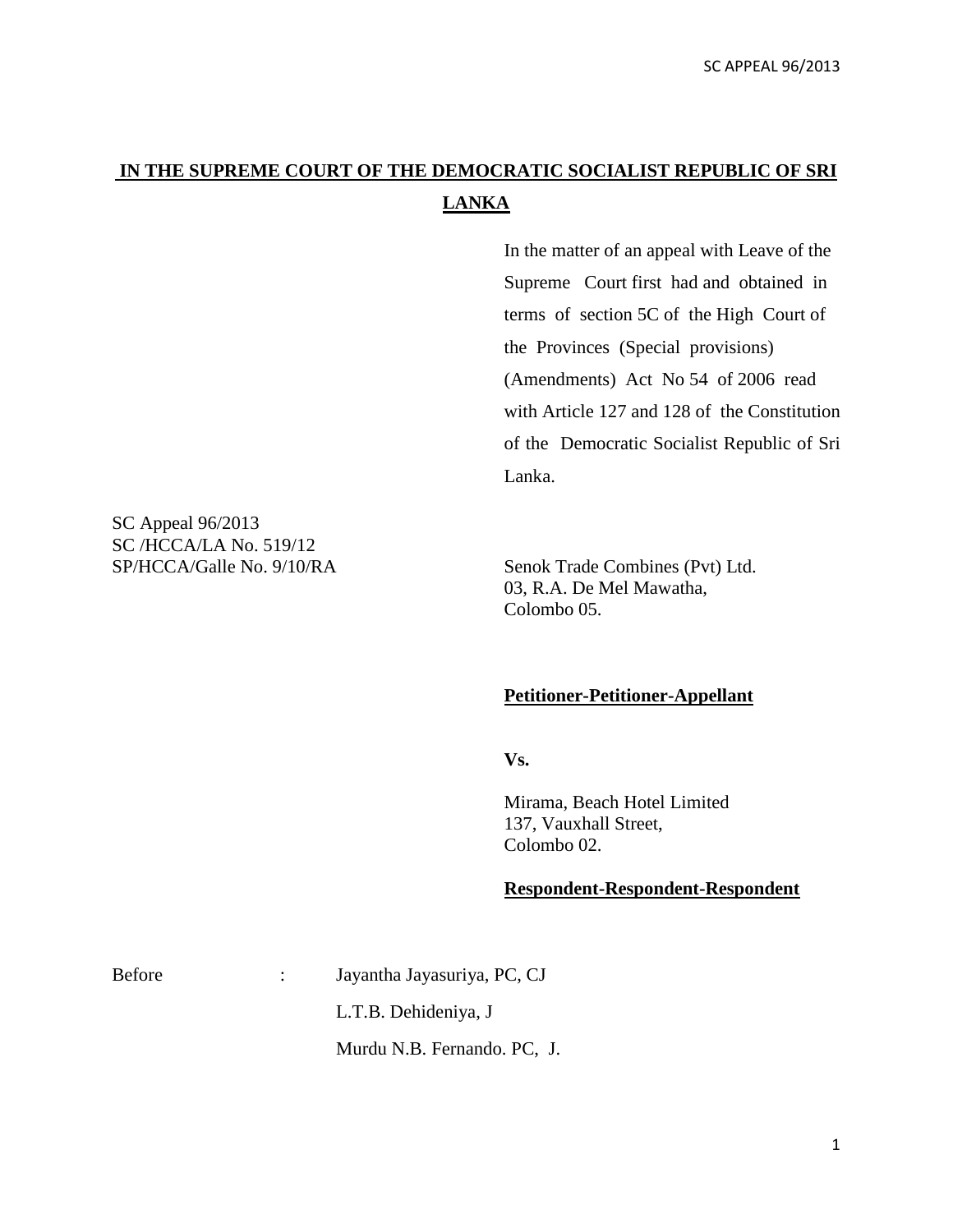| Counsel             |                | Kuvera de Zoyza PC with Shabry Haleemdeen instructed by<br>M.J.S. Fonseka for the Petitioner-Petitioner-Appellant. |
|---------------------|----------------|--------------------------------------------------------------------------------------------------------------------|
|                     |                | Uditha Egalahewa PC, with Nisal Kohona for the Respondent-<br>Respondent-Respondent.                               |
| Written submissions |                |                                                                                                                    |
| filed on            |                | 11.09.2013 and 19.01.2022 by the Petitioner.                                                                       |
|                     |                | 07.10.2013 by the Respondent.                                                                                      |
| Argued on           | $\ddot{\cdot}$ | 01.12.2021                                                                                                         |
| Decided on          | $\ddot{\cdot}$ | 24.03.2022                                                                                                         |

## **Jayantha Jayasuriya, PC, CJ**

The petitioner-petitioner-appellant (hereinafter called the "appellant") invoked the jurisdiction of the District Court seeking an order under section 29P of the People's Bank Act No 29 of 1961 as amended by Act No 32 of 1986. The appellant sought an order for delivery of possession against the respondent-respondent-respondent (hereinafter referred to as the "respondent") as provided under the aforesaid section. The appellant *inter alia* prayed for an order to eject the respondent together with his servants and agents from the property described in the schedule to the petition and affidavit and hand over the possession of the said property to him. The District Court refused to issue notices on the respondent and rejected the application. The appellant's application to the Civil Appellate High Court to revise the aforesaid Order of the District Court was dismissed.

This Court having considered the leave to appeal application of the appellant had granted leave on the following questions of law: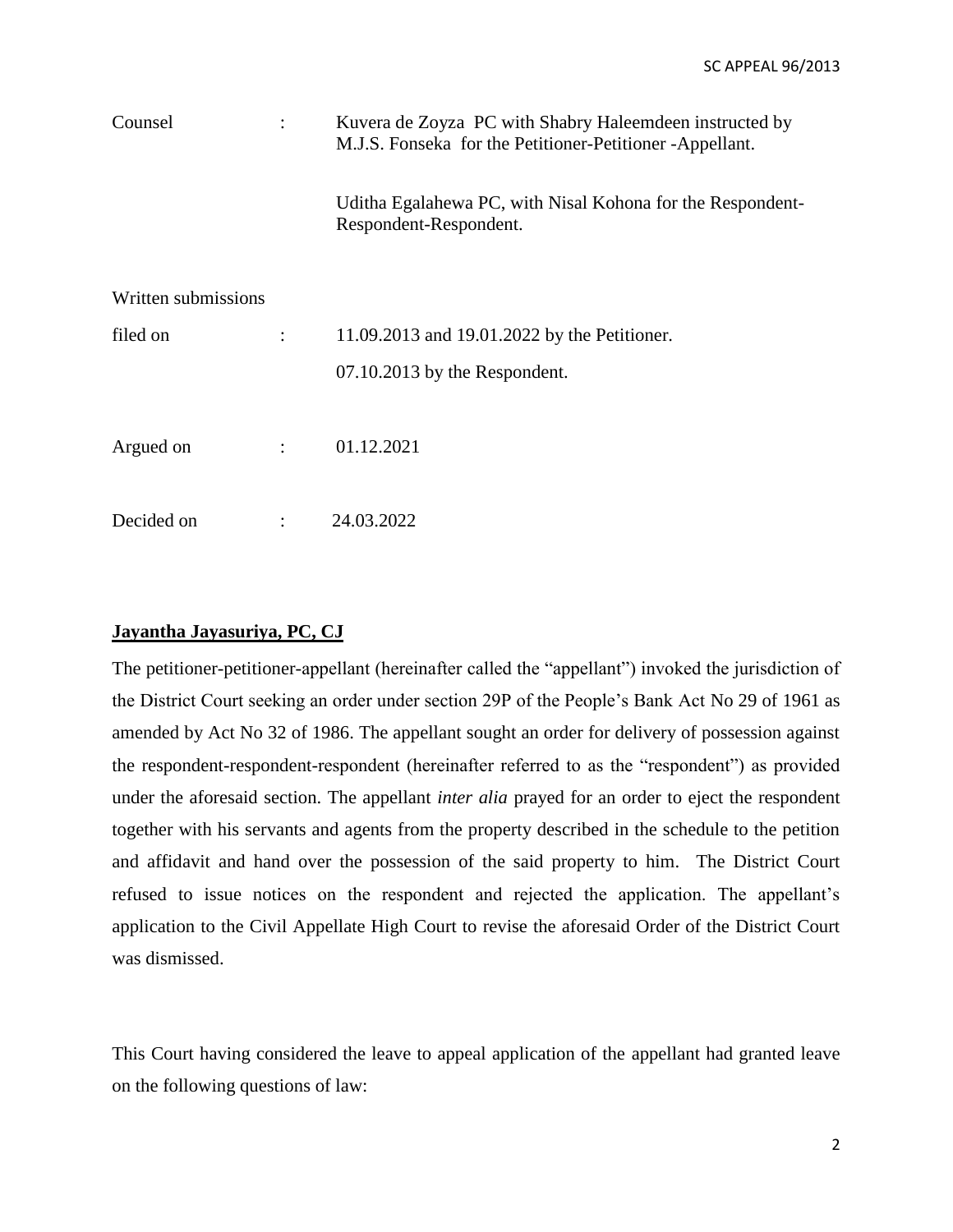- (i) Is the said judgment of their Lordships in the Civil Appellate High Court of Galle contrary to the express provisions of the People's Bank (Amendment) Act No 32 of 1986?
- (ii) Had their Lordships in the Civil Appellate High Court of Galle had erred in law in interpreting 'the purchaser' as contemplated in the People's Bank (Amendment) Act No 32 of 1986?
- (iii) Have their Lordships in the Civil Appellate High Court of Galle failed to appreciate that the Petitioner comes within the ambit of 'the purchaser' as contemplated in section 29P of the People's Bank Act as amended?
- (iv) Have their Lordships in the Civil Appellate High Court of Galle failed to appreciate 'the purchaser' as contemplated in section 29P of the People's Bank (Amendment) Act No 32 of 1986 is the 'purchaser for the time being'?
- (v) Have their Lordships in the Civil Appellate High Court of Galle given the wrong interpretation to the other provisions of the People's Bank Act?
- (vi) Had their Lordships in the Civil Appellate High Court of Galle erred in holding that only the person holding a Certificate of Sale is entitled to invoke the said provision 29P of the People's Bank Act?
- (vii) Was the scheme set out in section 29A-29R of the People's Bank Act as amended, intended to cover the purchaser, other than the purchaser referred to in section 29N?

Before this Court, there is no dispute on the manner in which the appellant obtained the title of the land in question. The appellant had purchased the property in question from one Vidanelage Krishantha Ruwan De Mel on  $19<sup>th</sup>$  November 2004, as described in the deed of transfer No. 1281, attested by M.P.C.Joseph Notary Public. Furthermore, there is no dispute on the following facts: Mercantile Credit Limited at one time placed the property in question as security and obtained a financial facility from the People's Bank. The Directors of the People's Bank acting in terms of the People's Bank Act as amended adopted a resolution to sell the property in question at a public auction as the said Mercantile Credit Limited defaulted the repayment. The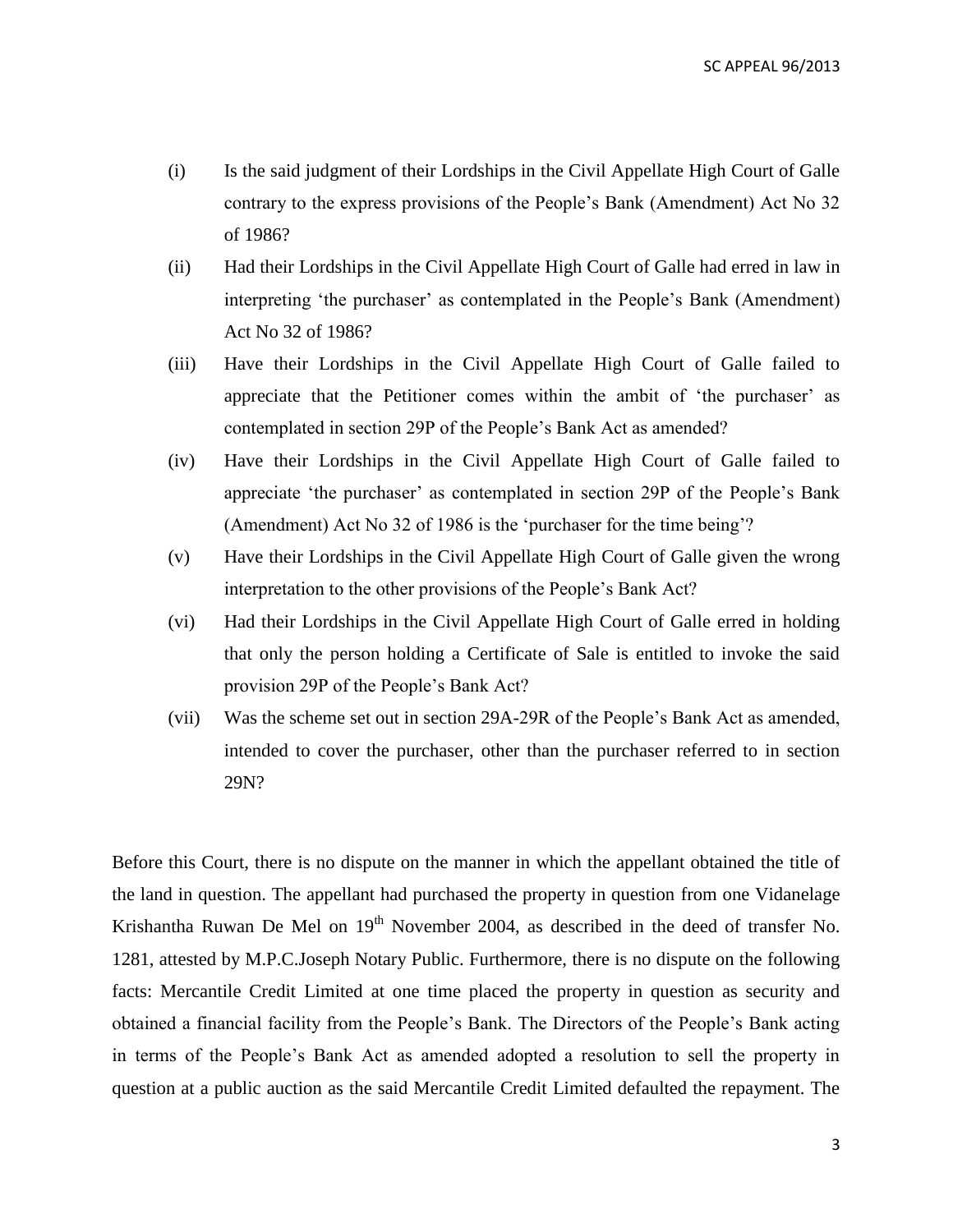People's Bank itself purchased the said property, as there were no bidders at the public auction and the certificate of sale No 1215 attested by W.A.R.S.Abeyratne Notary Public on 31<sup>st</sup> December 2003 was issued as provided by law. Thereafter on 19<sup>th</sup> November 2004, Vidanelage Krishantha Ruwan De Mel bought the said property from the People's Bank and the resale endorsement No 1397 of 19<sup>th</sup> November 2004 attested by W.A.R.S.Abeyratne Notary Public, was issued accordingly. There is also no dispute on the legality of the aforementioned transactions.

The main contention in this matter is whether the appellant who purchased the property from aforesaid V.K.R.De Mel on  $19<sup>th</sup>$  November 2004 is entitled to invoke the jurisdiction of the District Court and obtain an 'Order for delivery of Possession' as provided under section 29P of the 'People's Bank Act, as amended' (hereinafter referred to as the 'Act').

Section 29P(1) of the Act reads as follows:

"The purchaser of any immovable property sold in pursuance of the preceding provisions of this Act shall, upon application made to the District Court of Colombo or the District Court having jurisdiction over the place where that property is situated and upon production of the certificate of sale issued in respect of that property under section 29N, be entitled to obtain an order for delivery of possession of that property".

Section 29P(2) provides that an application under the aforesaid provision be made and disposed of by way of summary procedure in accordance with the provisions of Chapter XXIV of the Civil Procedure Code.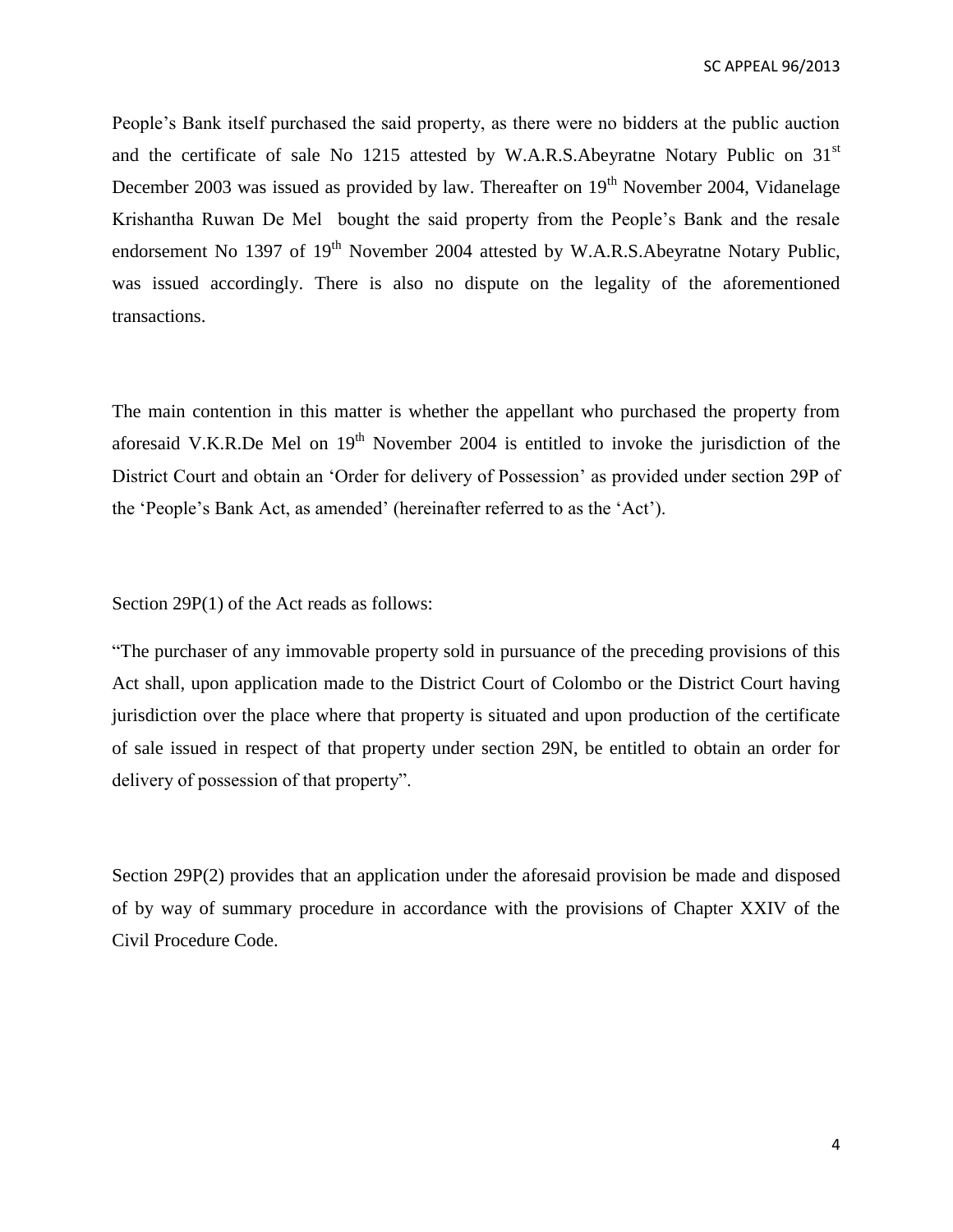The learned District Judge refused the application made on behalf of the appellant mainly on two grounds. First, the court observed that the right to invoke the jurisdiction of the court under section 29P of the Act vests on a person in whose name a certificate of sale has been issued under the Act. Secondly, the Act does not make provision to invoke the aforesaid provision to a person who had obtained the title of the property through an ordinary deed of transfer.

The learned President's Counsel for the appellant before this Court submitted that the aforesaid findings of the Learned District Judge are contrary to the intention of the legislature namely not to limit the benefit of the special procedure provided under the scheme introduced through sections 29A, 29B, 29C, 29D, 29E, 29F, 29G, 29H, 29J, 29K, 29L, 29M, 29N, 29P, 29Q, 29R, 29S, and 29T of the People's Bank Act as amended by Act No 32 of 1986. Furthermore, it was contended that the restrictive interpretation of section 29P by the learned District Judge makes the provisions of section 29R redundant. It was further submitted that the decisions in People's Bank v Hewawasam, 2000 (2) SLR 29, Chandrasena v Leela Nona and others, 1997 (3) SLR 373 and Dassanayake v Sampath Bank Ltd 2002 (3) SLR 268 supports the appellant's case.

The main contention of the learned President's Counsel for the respondent is that the appellant does not come within the ambit of 'the purchaser' as contemplated in section 29P of the Act. It was further contended that the provisions relating to '*parate execution*' in the People's Bank Act have to be given a restrictive interpretation. It was contended that the term 'purchaser' in section 29P cannot be interpreted to include a 'purchaser' who had acquired the title of the property through deed of transfer executed under the general law even though the property concerned was subjected to '*parate execution*' process provided under the Act, at a prior stage.

It is pertinent to observe that section 29P has been introduced to the People's Bank Act by the People's Bank (amendment) act No 32 of 1986. By this amendment *inter alia* a series of sections namely 29A, 29B, 29C, 29D, 29E, 29F, 29G, 29H, 29J, 29K, 29L, 29M, 29N, 29P, 29Q, 29R, 29S, and 29T were introduced after section 29 of the Act. Through these provisions, a new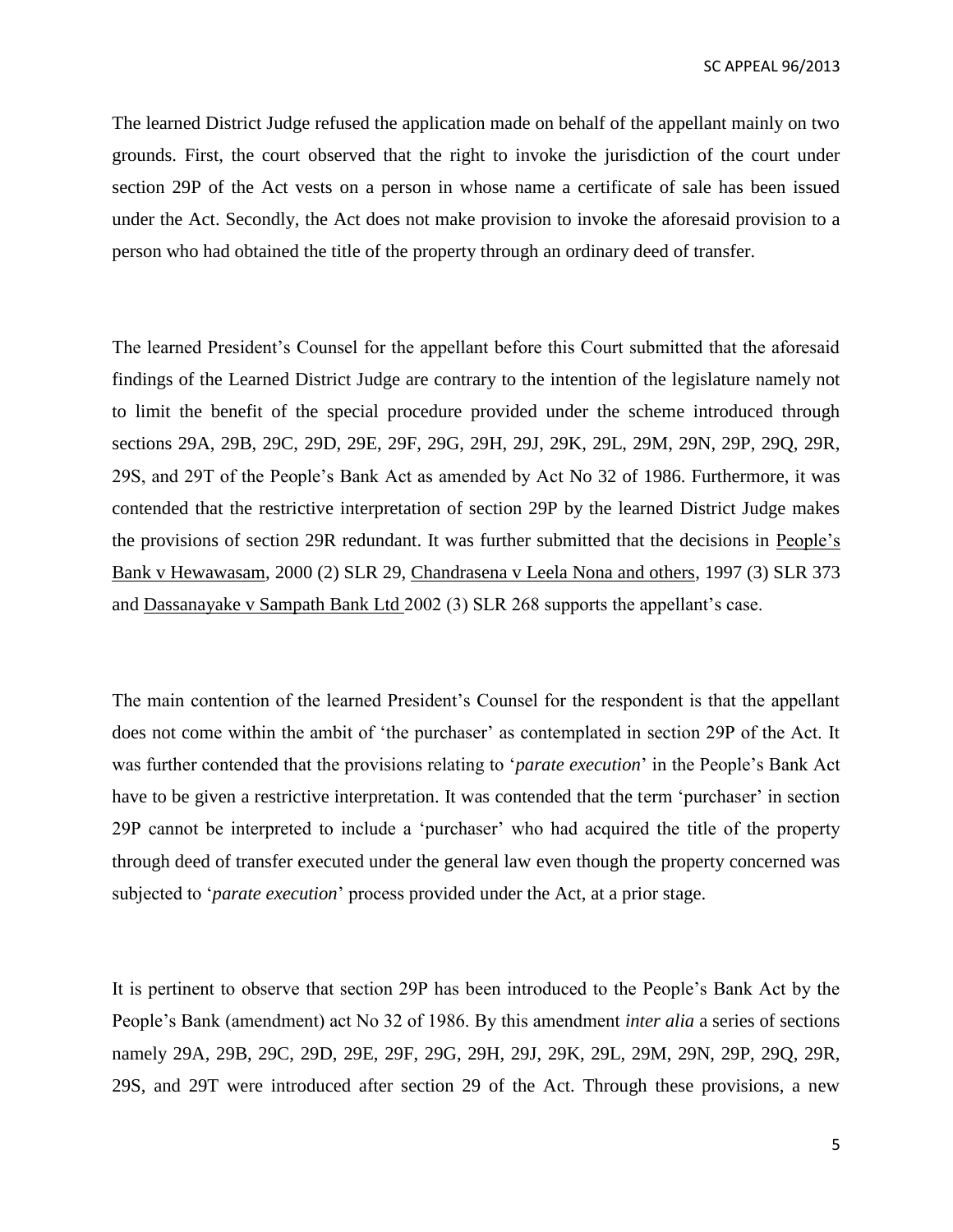scheme was introduced in relation to situations where a party defaults in the payment of any sum due on a loan. Section 29D makes provision for the Board of the Bank, by resolution, to authorize a person to sell by public auction any property mortgaged to the Bank as security for any loan in respect of which default has been made and recover the dues. Sections 29F to 29M make provision relating to matters arising from the adoption of a resolution under section 29D and the recovery of dues by the Bank through a public auction of the property concerned.

It is also pertinent to observe that section 29N requires the Board of the Bank to issue a certificate of sale to the purchaser who purchases a property at an auction contemplated under the aforesaid provisions and all rights, title and the interest of the debtor to and in the property so auctioned shall vest on the purchaser. Such certificate will be issued to the Bank if the Bank purchased the said property at the auction. However, in situations where the Bank purchased the property and a certificate of sale is issued in the Bank's name, the Board, as provided under section 29R, is entitled to resell the property and transfer the property by endorsement on a certified copy of the 'certificate' so issued and transfer to a new purchaser, all the rights, title and interests which would have been acquired by him if he purchased the property at the initial sale.

Examination of these sections reveal that either any person or the bank can purchase the mortgaged property on which the Board had adopted a resolution to sell a mortgaged property due to the default on the payment by the borrower. In either of the two situations when a property is sold under such circumstances, a duty is cast on the Board of Directors to issue a 'certificate of sale' and such certificate of sale stands as conclusive proof with respect of the sale of the property and of all provisions of the Act relating to such sale having been complied with. Furthermore, all the rights, title and interest of the debtor to and in the property concerned vests in the purchaser, upon the issuance of such certificate.

It is in the backdrop of this legislative scheme, that section 29P makes provision for the purchaser to invoke jurisdiction of the District Court by way of summary procedure and move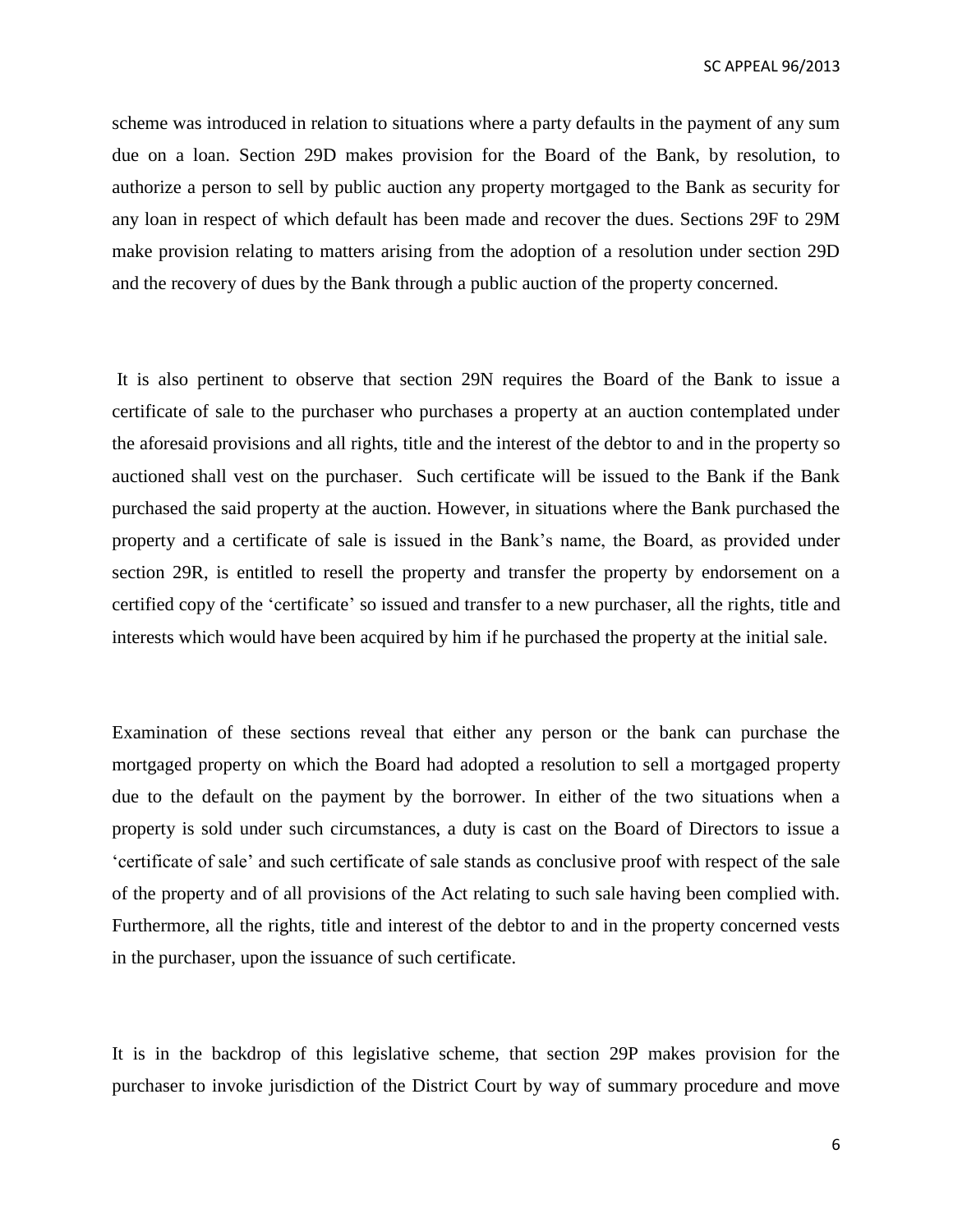for an order of delivery of possession of such property sold upon the resolution adopted by the Board of the Bank. The object and purpose of section 29P is to make provision to ensure that all the rights derived by the purchaser through the provisions of the Act are further strengthened by granting him a further right to invoke jurisdiction of the District Court by way of summary procedure and obtain possession of the property, through a judicial order. Such a deviation from the normal practice and procedure relating to delivery of possession of a property through judicial process under the law available to any other purchaser of any other property, encourages a person to purchase property sold through this special scheme as the legislative scheme provided in the Act ensures an efficient mechanism to obtain possession. The Court of Appeal in Chandrasena (supra) when considering provisions in the State Mortgage and Investment Bank Law No 13 of 1975 which are similar to the relevant provisions in the Act, observed that,

*"The sale had to carry with it a reasonable securement that it would recover what had been lent. To achieve this result it provided for sale by public auction and an adequate guarantee for the buyer to recover possession of the property sold. ………..An ordinary action by way of regular procedure is not unknown to be a cumbersome process. No buyer is going to invest money to purchase a property without possession being guaranteed"* (at 376-377).

The Court of Appeal further observed that

*"The thinking of the legislature in my view has been to see that the State Mortgage & Investment Bank which is a State Lending Institution recovered amounts lent by it with interest. In order to do so it assured the buyer by legislation a quick and effective method of recovery of possession. If not for such provisions no prospective buyers would dare bid at a public auction held under the provisions of the State Mortgage and Investment Bank Law No 13 of 1975 and the Bank would not be able to recover what it had lent."* (at 377).

In Dassanayaka (supra) the Court of Appeal in examining provisions in the Recovery of Loans by Banks (Special Provisions) Act No 4 of 1990 observed that,

7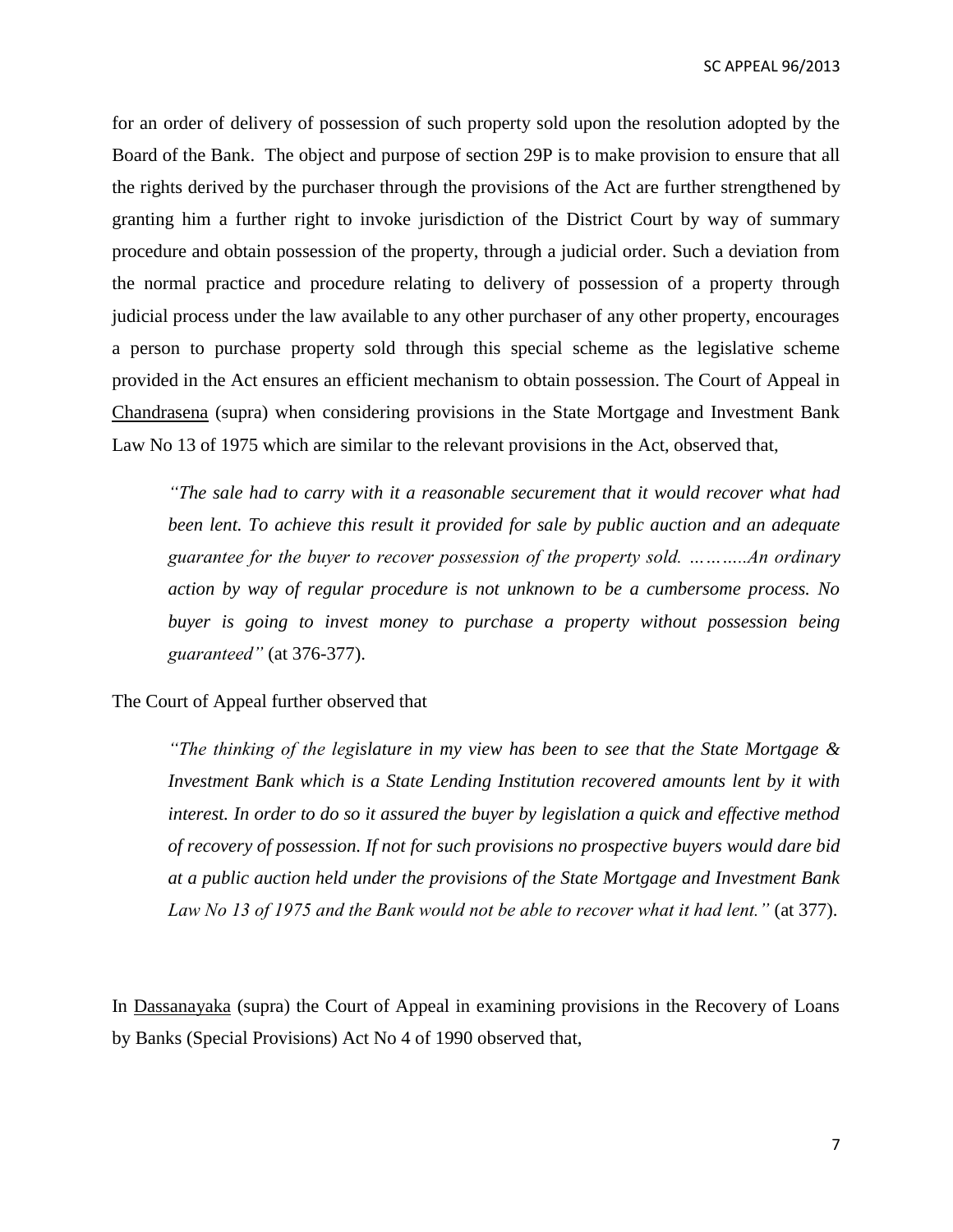*"it provides for expeditious mode of recovery of the property, which has already been vested in the purchaser by an issuance of a certificate of sale in terms of the provisions of the said Act" (at p 270).*

However, it is also pertinent to observe that this Court in its' determination on "Recovery of loans by Banks (Special Provisions) (Amendment Bill)" (SC SD 22/2003 - Decisions of the Supreme Court of the Republic of Sri Lanka Under Articles 120, 121 1nd 122 of the Constitution of the Democratic Socialist Republic of Sri Lanka for the Years 1991 to 2003 – Vol VII, page 427 at 429) observed:

*"The enforcement of a right as against another by seizure and sale of property without the intervention of a Court, is described as "parate execution". The Roman Dutch Law being our common law, has looked upon this process described as "parate execution" with extreme disfavor. The preceding analysis of judicial power, its scope and exercise demonstrates that our constitution frame-work is set against any recourse to "parate*  execution", in our law. The Constitution positively assures to every person the *protection, vindication and enforcement of his rights by an institution established or recognised by law for the administration of justice. Since any transaction which may result in a dispute, involves rights and duties of parties inter se, the constitutional guarantee is a two-way process which should ensure equally to the benefit of both parties".*

Therefore, these judicial pronouncements in my view, support the proposition that, an interpretation of the provisions in the Act that grants rights and benefits to any person arising through the *'parate execution'* and the connected provisions recognised therein should not extend the rights and benefits other than to an extent that is necessary to give effect to the statutory scheme provided by the provisions of the Act. In my view this Court should desist from adopting an interpretation that would have an effect of perpetuating such special rights to all subsequent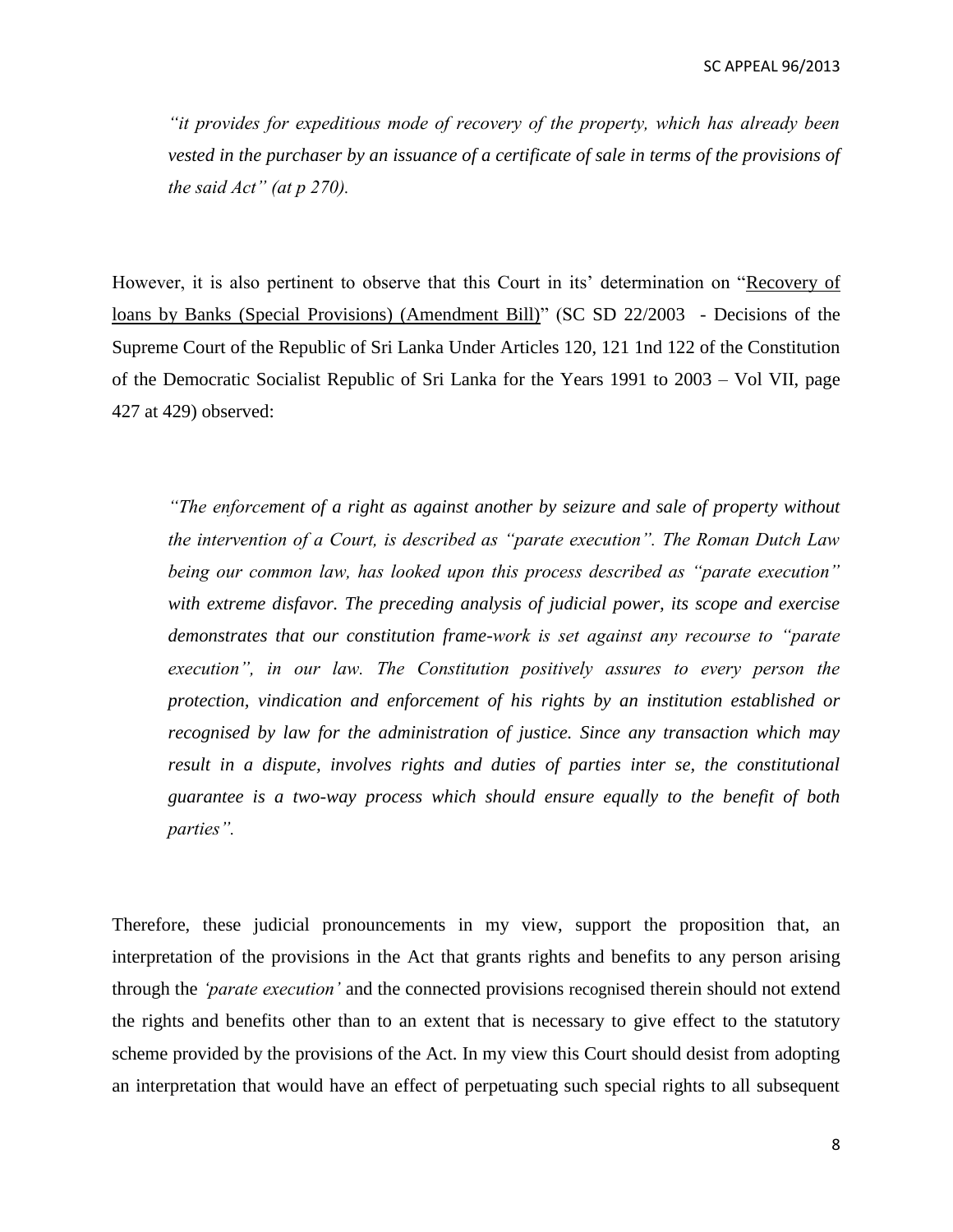persons who purchase a property outside the special scheme envisaged under the Act, even though such property was subject to '*parate execution'* process at a prior point of time. Therefore, in interpreting the relevant provisions of this Act the court should desist from adopting an interpretation that would extend the rights and benefits of a person who purchases a property within the scheme provided under the Act, which is a special law, to a person who acquires rights as a purchaser, under the normal law, subsequently.

The learned President's Counsel for the appellant relied on the judgment of this Court in Bakmeewewa, Authorised Officer of People's Bank v Konarage Raja [1989] 1 SLR 231 to substantiate his submission that the right, title and interest created and vested through the statutory scheme of the Act is a "new independent statutory title and is a Title Paramount".

This court in Bakmeewewa (supra) considered the provisions in Finance Act No 11 of 1963 as amended by the Finance and Ceylon State Mortgage Bank (Amendment) Law No 16 of 1973 in deciding the effect of the vesting order made by the Minister. Under the statutory scheme that was considered the Court observed that "Once the minister publishes the "vesting order" in the gazette, the premises vest in the Bank "absolutely" and "free from all encumbrances" (sections 72(2) and (3) of the Act)" (at p 234). It is in this context that the court cited with approval the decision of this Court in Sathir Najeare (1978) 79 (2) NLR 126 at 135 where it was held that "The title of the Bank to the premises in question is clearly a title paramount". (at p 235). However, according to the statutory scheme of the Act under consideration in these proceedings, the effect of a certificate of sale is set out in Section 29N. According to section 29N(1) it is "all the rights title and interest of the debtor to and in the property" that vests in the purchaser. Therefore, in my view Bakmeewewa (supra) cannot be relied upon, in determining the issues that are raised in these proceedings.

The transaction between the appellant and the seller in relation to the property concerned in these proceedings, in their respective capacities as 'vendor' and 'purchaser' is aptly described in the